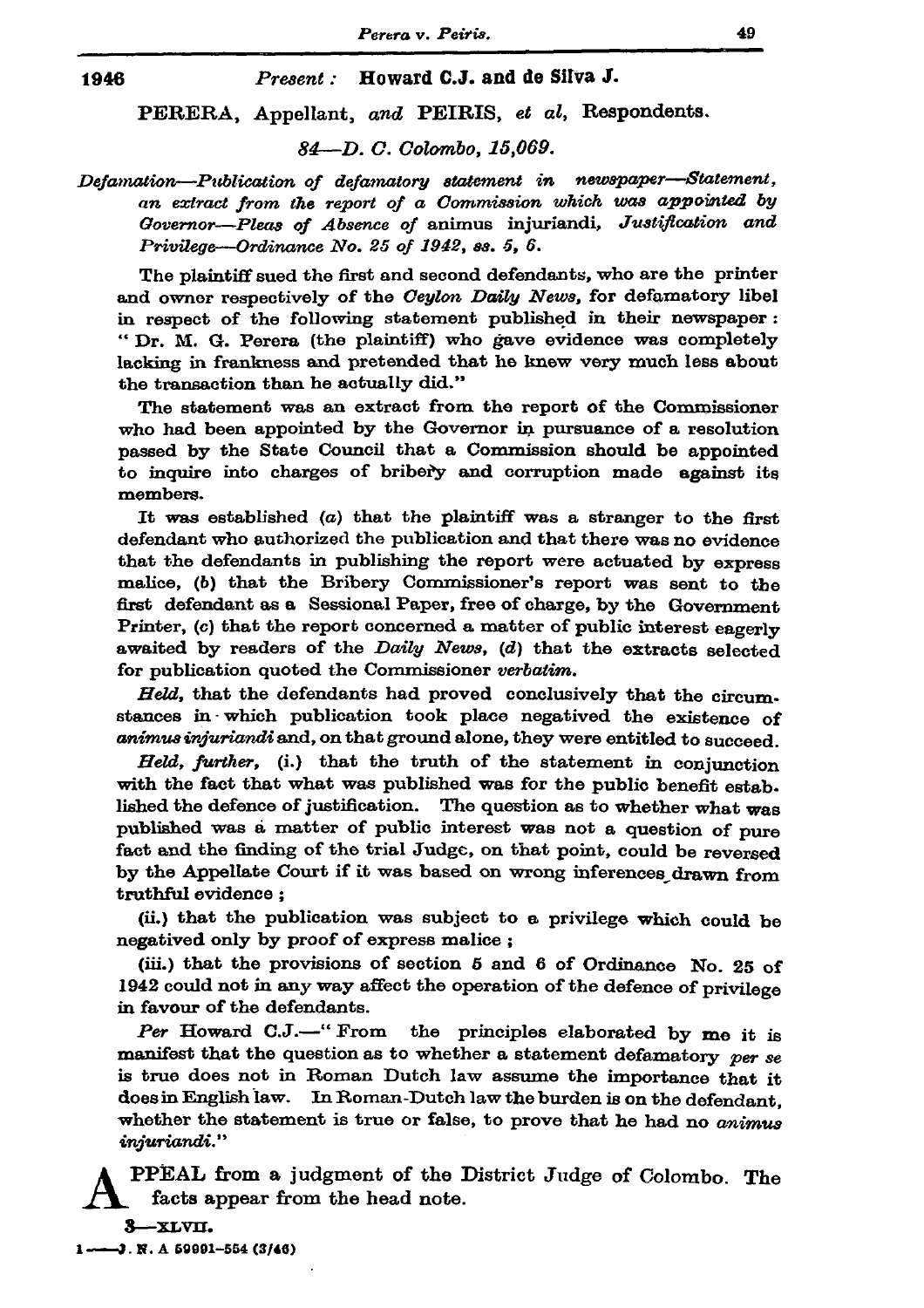N. Nadarajah, K.C. (with him C. Renganathan and G. T. Samara wickreme), for the plaintiff, appellant.-The words published by the defendants are clearly defamatory of the plaintiff. The trial Judge has. however, although he answered almost all the issues in plaintiff's favour. dismissed plaintiff's claim on the ground that the libel was published on a privileged occasion. He has held that the proceedings of the Bribery Commissioner were those of a judicial tribunal and, therefore, the publication of the Commissioner's report was privileged. It is submitted that the Bribery Commission constituted under the Commissions of Inquiry Ordinance (Cap. 276) and Ordinance No. 25 of 1942 cannot be regarded as a judicial tribunal. It was nothing more than a fact-finding Commission appointed to advise the Governor. The Commissioner's report was not meant for the public. The case of O'Connor v. Waldron<sup>1</sup> is directly in point. See also Queen Empress v. Tulja <sup>2</sup>; Royal Aquarium & Summer & Winter Garden Society v. Parkinson<sup>3</sup>; Fracis, Times & Co. v. Carr<sup>4</sup>; Dankoluwa Estates Co., Ltd. v. The Tea Controller<sup>5</sup>.

Even if the Bribery Commission can be regarded as a judicial tribunal. the privilege given to a newspaper to publish reports of the proceedings is of a conditional nature-Nathan's Law of Defamation in S. Africa (1933 ed.) 241; Mc Kerron's Law of Delict (2nd ed.), 187-188.

The trial Judge has assessed the damages on wrong principles. The plaintiff is entitled to substantial damages.

 $H.$  V. Perera,  $K.C.$  (with him  $N.$   $M.$  de Silva and  $C.$   $E.$   $L.$  Wickremesinghe), for the defendants, respondents.—The sum of Rs. 5 awarded by the trial Judge as damages due, if plaintiff can succeed in law, is adequate in view of the pleadings and issues.

There is not the least doubt of the bona fides of the defendants. Absence of animus injuriandi is a complete defence, under the Roman-Dutch law, in an action for defamation-Maasdorp's Institutes of S. African Law, Vol. 4, p. 143 (4th ed.); De Villiers on Injuries, pp. 189, 193, 203.

The truth of the statement published is not disputed. The fact, therefore, that the defendants published it for the public benefit absolves them from all liability. The defendants are entitled to succeed on the ground of justification. The defendants owed a duty to the public and the public were much interested in the matter which was published. The trial Judge's finding on the issue of justification does not depend on the credibility of witnesses and can, therefore, be revised—The King  $v$ . Charles <sup>6</sup>; Montgomerie & Col., Ltd. v. Wallace-James <sup>7</sup>.

The proceedings of the Bribery Commissioner can be regarded as judicial proceedings-Rex v. Electricity Commissioners<sup>8</sup>.

Nadarajah, K.C., in reply.-Sections 6 (1) and 6 (2) of Ordinance No. 25 of 1942 definitely prohibit the publication of the names and evidence of the witnesses who appeared before the Commissioner.

Animus injuriandi has a special meaning in the law of tort. It is not necessary to prove any ill-will or spite on the part of the defendants

- **a** *I*. L. R. (1887) 12 Bombay 36 at 41.<br> **b** *L. R.* (1892) 1 Q. B. 431.<br> **c** (1900) 82 L. Times 698.
- 
- $(1941)$  42 N, L, R, 197. \* (1907) I A. C. R. 125.<br>? L. R. (1904) A. C. 73.<br>\* L. R. (1924) I K. B. 171 at 207.

 $1 L. R. (1935) A. C. 76.$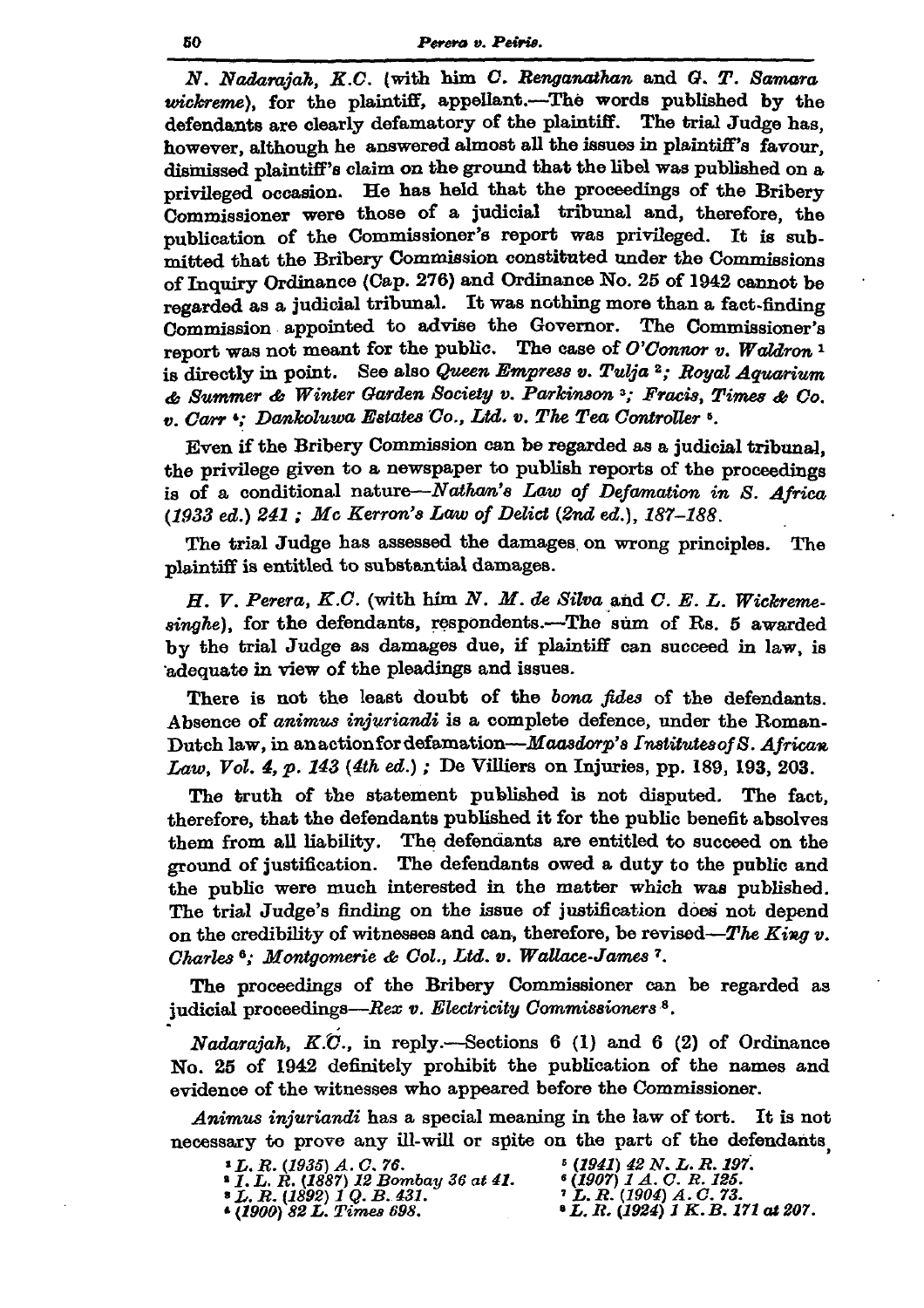and it is quite immaterial what the motive was or that the object the defendants had in view was a laudable one-De Villiers on Injuries, pp. 27-29; Mc Kerron on Delicts (2nd ed.), pp. 56-57.

In English law proceedings in camera cannot be published, particularly when there is an express prohibition by enactment-Scott v. Scott 1; Gatley on Libel and Slander (2nd ed.), pp. 329, 330, 333. The scope and limits of privilege as defence are discussed in Adam v. Ward<sup>2</sup>.

Cur. adv. vult.

## February 12, 1946. HOWARD C.J.-

The appellant in this appeal is the plaintiff who appeals from a judgment of the District Court, Colombo, dismissing his action claiming Rs. 50,000 for defamatory libel with costs. The first defendant is the printer and publisher and the second defendant the owner of the Ceylon Daily News. In their issue of May 25, 1943 (P 1), the defendant published the report of Mr. L. M. de Silva, K.C., the Commissioner appointed by the Governor in pursuance of a resolution by the State Council of Ceylon that a commission should be appointed to inquire into charges of bribery and corruption made against its members. The appellant's action was founded on the following words which are an extract from Appendix C of the Bribery Commissioner's report (D 2):

"Dr. M. G. Perera (the plaintiff) who gave evidence was completely lacking in frankness and pretended that he knew very much less about the transaction than he actually did."

In his plaint the appellant alleged that these words imputed dishonesty to him and implied that he gave false evidence before the Bribery Commission which evidence was taken in camera and that they are therefore defamatory of him. He further maintained that he has suffered in his reputation as a member of the medical profession practising at Colombo and in his business of distilling arrack and estimates the damages suffered by him at Rs. 50,000. In their defence the defendants state that they published the statement complained of which is a true extract from Appendix C to the Report of the Bribery Commission and that the statement concerns the appellant. The defendants, however, deny that the words have the meaning attributed to them by the appellant. They are, therefore, not defamatory. The defendants also deny that, by the publication of the said words, the appellant has suffered in his reputation as a professional man or as a man of business. Further answering the appellant's claim the defendants  $state :=$ 

(a) That they published an accurate report of Appendix C which is part of the finding of the Commissioner which was a judicial tribunal empowered by the Governor in August, 1941, to inquire into the question of whether gratifications have been promised, given or paid to members of the State Council and that the said publication was therefore privileged.

<sup>1</sup> L. R. (1913) A. C. 417 at 425, 451.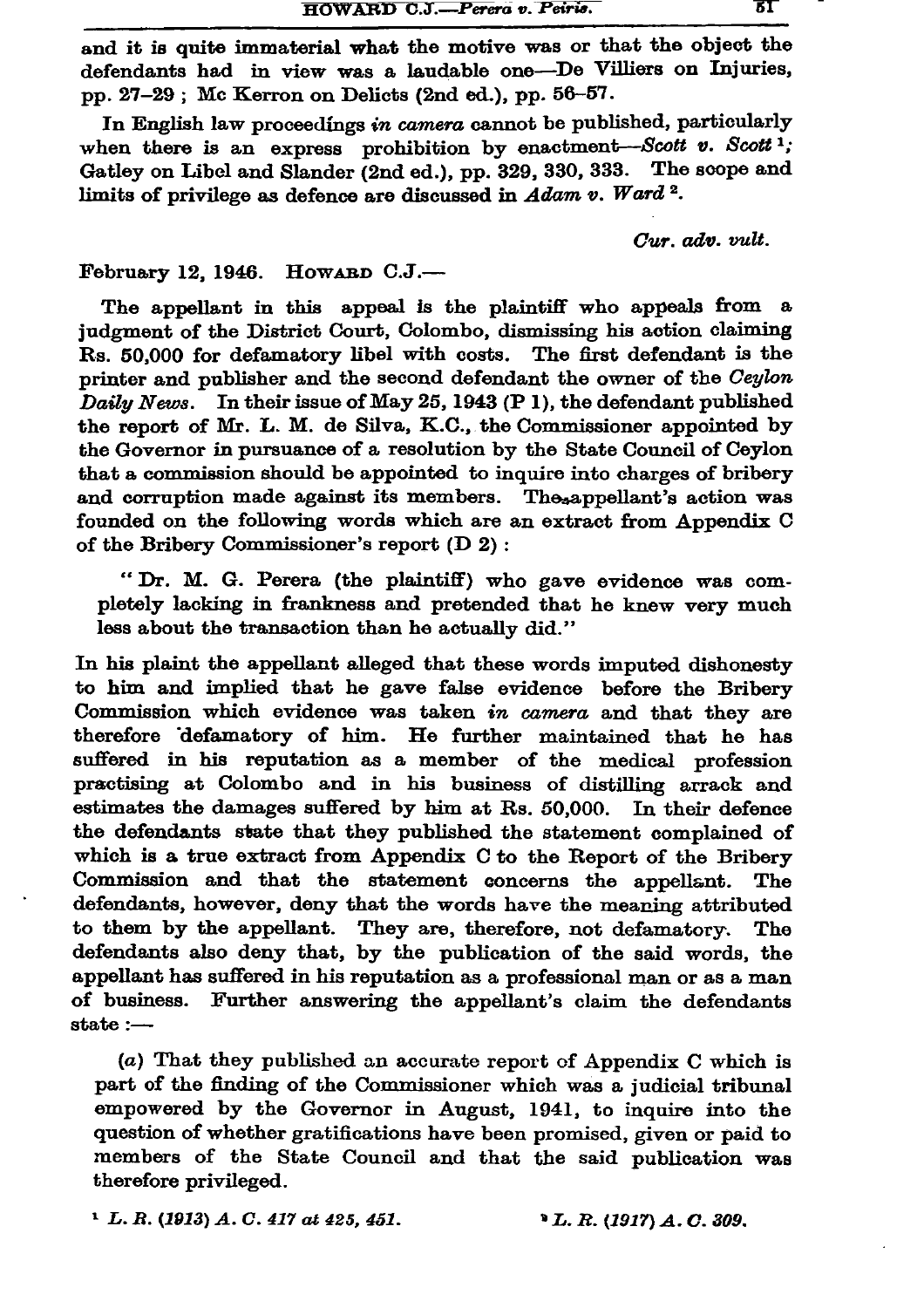(b) That the said report was issued by the Government of Ceylon as a Sessional Paper and was available for purchase at the Government Record Office and the said publication was therefore privileged.

(c) (1) That part of the said extract consists of comment on a matter of public interest.

(2) That so far as the words complained of consist of statements of fact, they are in their natural and ordinary meaning true in substance and in fact and in so far as they consist of expressions of opinion they are fair and bona fide comments on matters of public interest and the said statements were published bona fide for the benefit of the public and without malice.

The case went to trial on a number of issues. Those relevant and material to this appeal were answered by the learned District Judge as follows :-

(1) The words complained of were defamatory of the plaintiff.

 $(2)$   $(a)$  The words "Dr. M. G. Perera who gave evidence is a statement of fact.

(b) Those words are true in substance and in fact, but it was not for the public benefit that that fact should be published.

(c) The words "Dr. M. G. Perera... was completely lacking in frankness and pretended that he knew very much less about the transaction than he actually did ", are expressions of opinion by the learned Commissioner.

(d) Those words are true in substance and in fact, but it was not for the public benefit that they should be published.

 $(3)$   $(a)$  The defendants made no comments and the matter is not a matter of public interest.

(b) The statement was published bona fide for the benefit of the public and without malice.

 $(4)$  (a) The report was issued as a Sessional Paper.

(b) Any person could purchase a copy of the Report.

(c) The report was not published on a privileged occasion.

 $(5)$  (a) The defendants published what was a fair and accurate report or part of a report of a judicial proceeding.

(b) The evidence of the plaintiff before the Bribery Commission was taken in camera.

(c) The publication was a privileged one.

Having regard to his findings in (1) the District Judge held that a plea of justification must fail. On the replies set out in (2) he held that the defence of fair comment on a matter of public interest was not established. On the answers set out in (4) he held that publication did not take place on a privileged occasion. But on the answers to (5) he held that the alleged libel was published on a privileged occasion. He therefore entered judgment for the defendants.

Mr. Nadarajah, on behalf of the plaintiff, has challenged the ruling of the learned Judge on (4) and also his assessment of the damages. Mr. Perera, on behalf of the defendants, whilst maintaining that the District Judge was correct in his assessment of the damages and in holding that the words complained of were a fair and accurate report of a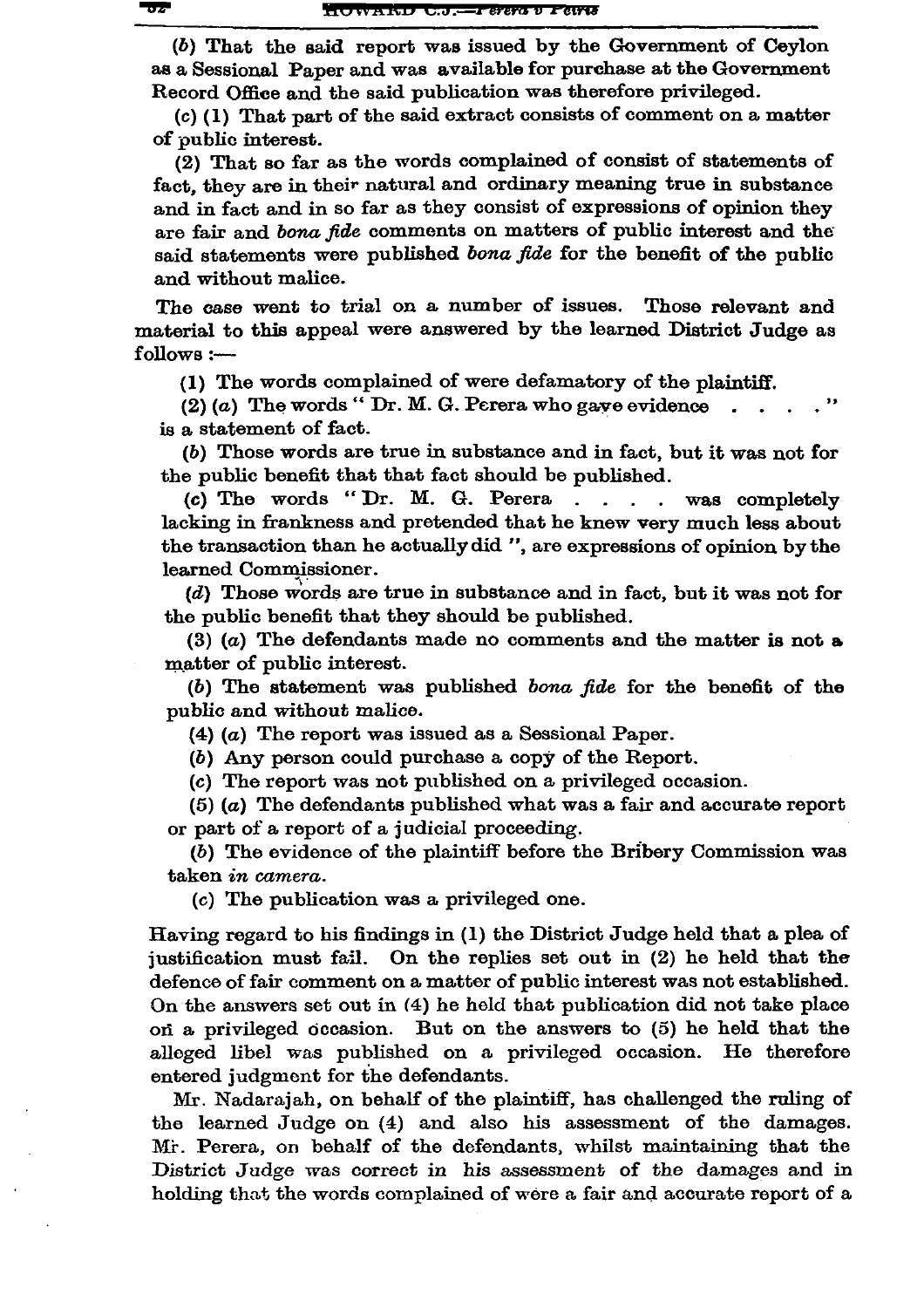judicial proceeding has also argued that the findings of the District Judge on the questions of justification and publication on a privileged occasion were not in accordance with the law.

I propose first of all to deal with the defence of justification. The learned Judge has found that the words complained of are defamatory but are true in substance and in fact, but it was not for the public benefit that they should be published. There can be no question that the words in themselves are defamatory. Mr. Nadarajah has not queried the finding of the learned Judge that the words are true in substance and in fact. This finding is based on the Bribery Commissioner's Report. The only question that arises is whether the learned Judge was right in holding that it was not for the public benefit that they should be published. He has rightly held that the law to be applied is the Roman-Dutch law of defamation which differs in some aspects from the English law. The law of defamation is discussed in Nathan's Common Law of South Africa (1906 Edition) in Vol. III., p. 1588 et seq. Defamation is there classified as an *actio injuriarum* which is the generic name for the remedy which applied to torts in which *injuria* was a constituent element. It is requisite to every *injuria* that the element of malice should be present, or as it is generally called, the animus injuriandi. Such malice may be expressly shown to exist or it may be inferred from the language used. If malice is expressly shown to exist, or is inferred from the nature of the language used, it lies upon the defendant to show that the act was not done maliciously, that is, to prove that it was committed in circumstances which rebut the presumption or inference of malice. Thus in an action for libel the falsehood of the statements injurious to the character of the plaintiff which have been published by the defendant is sufficient to prove an animus injuriandi as is required to render the defendant liable in damages, unless he shall be able to prove some special circumstance sufficient to negative the presumption of the existence of such animus injuriandi, and to prove that in publishing injurious statements not consistent with truth he was actuated by some motive which is in law held sufficient to excuse the error into which the defendant has fallen. In Bennett v. Morris<sup>1</sup> De Villiers C.J. drawing attention to the differences from the English law says that the ground upon which the action for defamation rests is the *injuria*. No action lies for such injury, as such, unless the defendant was actuated by the animus *injuriandi*. Again it was remarked in Botha v. Brink<sup>2</sup> "The rule of the Roman-Dutch law differs, if at all, from that of the English law in allowing greater latitude in disproving malice. Under both systems the mere use of defamatory words affords presumptive proof of malice, but under the Roman-Dutch law the presumption may be rebutted not only by the fact that the communication was a privileged one-in which case express malice must be proved-but by such circumstances as satisfy the Court that the animus injuriandi did not exist." If, therefore, defamatory words are proved to have been used, whether they are true or not, the law presumes that they were used with an animus injuriandi or with malice and the burden of disproving the malice is thrown on the

 $110S$ . C. at p. 226.  $1^*$   $\longrightarrow xJ$ . N. A 59991 (3/46)

<sup>2</sup> Buch. 1878 p. 130.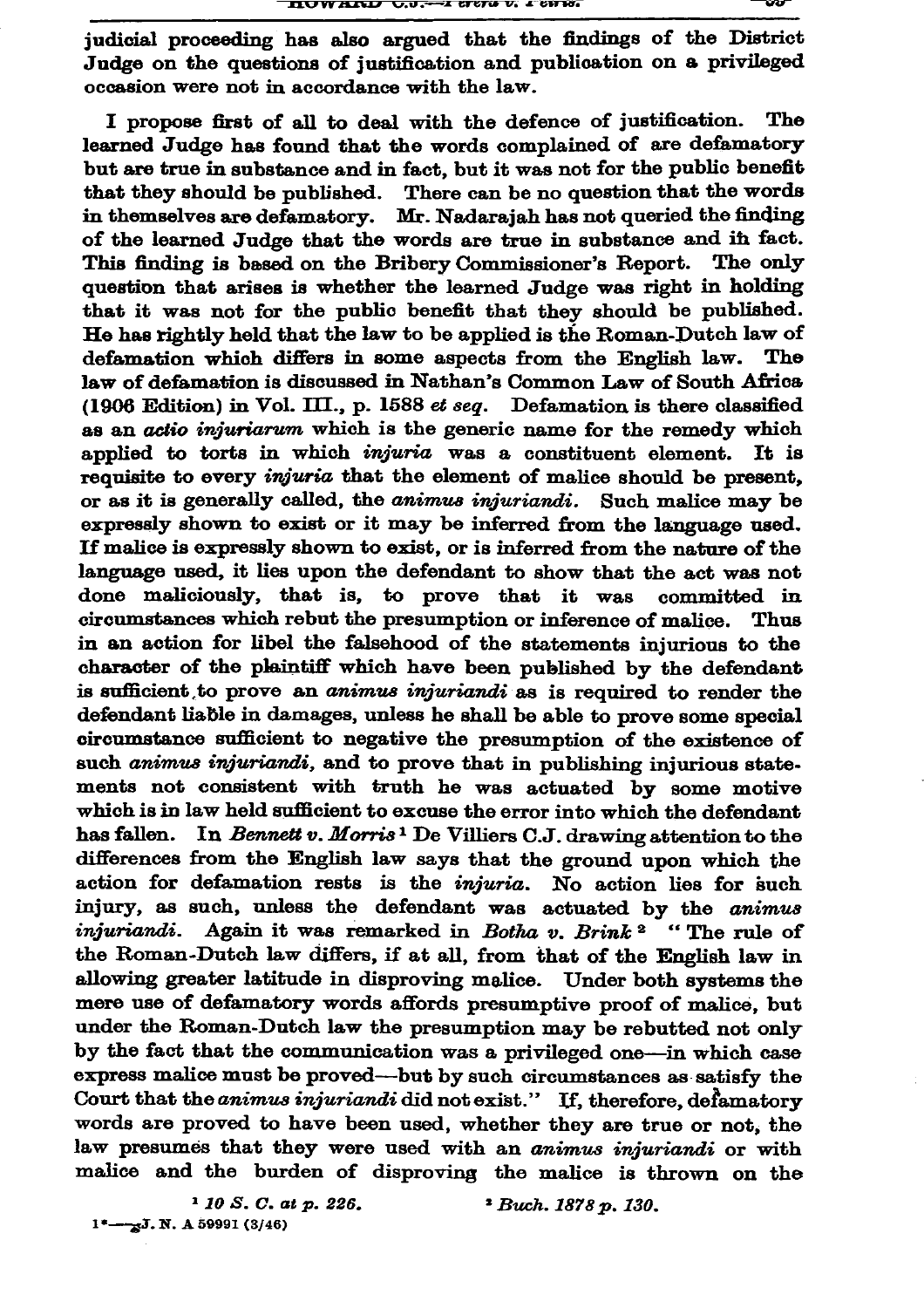The presumption of malice is rebutted where the truth of defendant. the words used is pleaded and proved, if it is proved that the publication In this connection see Dippenaar v. Hauman 1. was for the public benefit. The same principles are formulated in other text books on Roman-Dutch law. Thus in the (1909) edition of Maasdorp's Institutes of Cape Law. Vol. IV., p. 99-100, the following passage occurs :-

" Prima facie evidence of malice being implied from the mere publication of words which are in themselves defamatory, and general damage being regarded as the natural consequence of such publication. it will be for the defendant, if he wishes to escape liability, to plead circumstances which negative the presumption of malice, or which may, in some few cases, justify their publication, even where there has been actual malice present. With this object in view, he may set up one or other of the following defences :-

- (1) That the words complained of are privileged, or were uttered or published on a privileged occasion.
- (2) That the words were true in substance and in fact, and that it was for the public benefit that they should be published.
- (3) That the words were a bona fide comment upon the public acts of a public man.
- (4) That the publication took place under other circumstances which negatived the animus injuriandi."

In De Villiers' Translation of Book 47, Title 10 of Voet's Commentary on the Pandects with annotations the following passage is to be found in Section  $XX$ . on page  $189 :=$ 

"Next, with regard to the person who is alleged to have occasioned an injury, the fact that he had entertained no intention to injure (animus injuriandi) is a good ground for his not being held liable in an action of injury. The fact that such intention was absent is to be gathered from the circumstances of each particular case; for an intention of this kind has its seat in the mind, and in case of doubt its existence should not be presumed; moreover, it cannot reveal itself or be proved in any other manner than by the nature of the occurrence being taken into account, in conformity with the principles already laid down in the Title " De Dolo Malo ".

Again in Mc Kerron on the Law of Delict, second edition, p. 165, it is stated as follows :-

"Falsity is not a necessary ingredient of liability for defamation Although it is customary for the plaintiff to allege in his declaration that the statement complained of was false, such allegation would appear to be mere surplusage, since the onus of proving the truth of the statement rests on the defendant, and furthermore, according to the better view, truth in itself is not a sufficient defence.

It is commonly said that animus injuriandi is an essential element of liability for defamation. In the Roman-Dutch law, as in the Roman law, it is not open to doubt that animus injuriandi was regarded as the gist of an action for defamation. Although it is true that where the  $1$  Buch. 1878 at p. 139.

 $\overline{04}$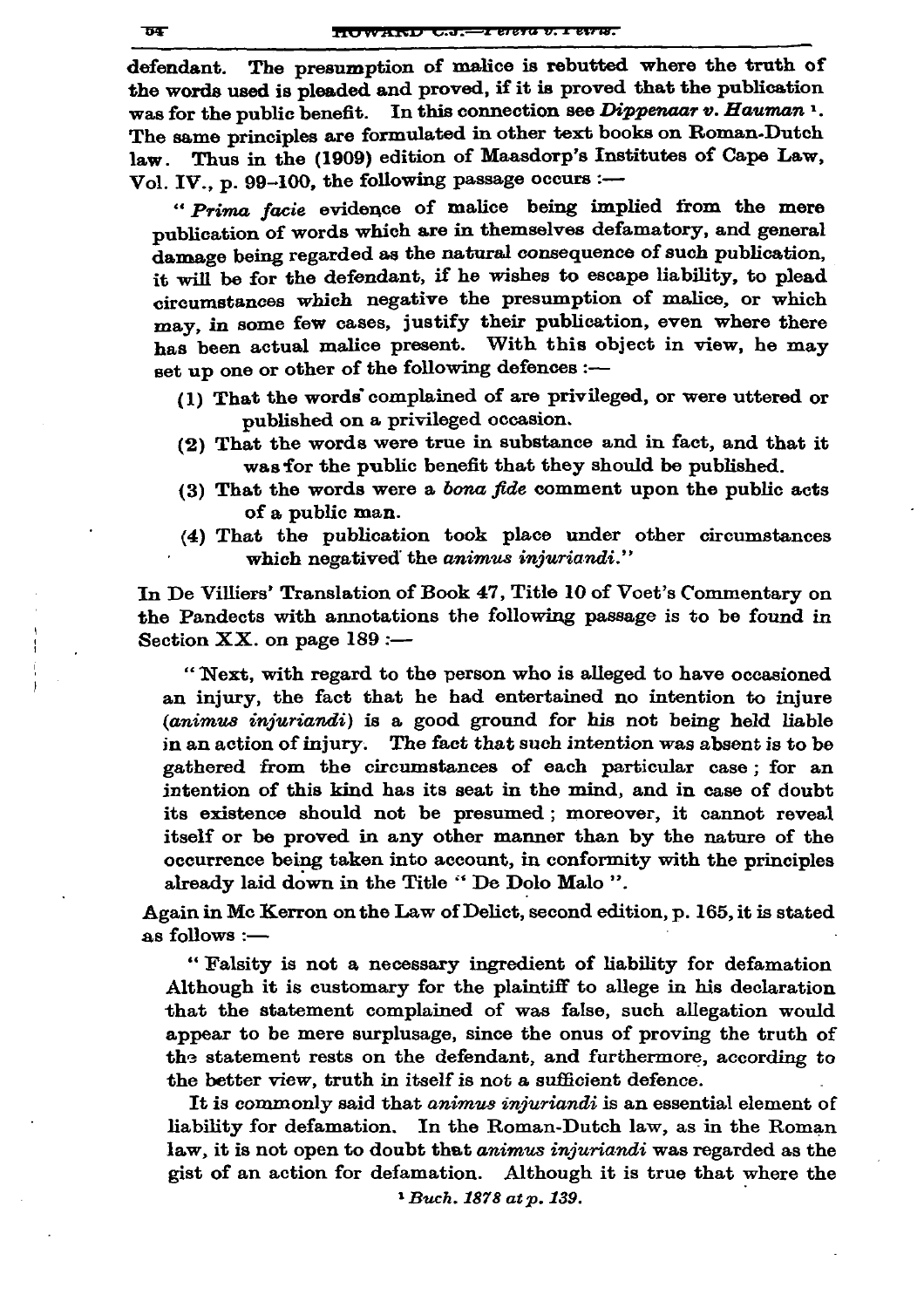words complained of were in themselves and in their ordinary meaning defamatory of the plaintiff, the existence of animus injuriandi was presumed, it was always open to the defendant to rebut the presumption by leading evidence to show that in fact he had no intention of injuring the plaintiff."

From the principles elaborated by me it is manifest that the question as to whether a statement defamatory per se is true does not in Roman-Dutch law assume the importance that it does in English law. In Roman-Dutch law the burden is on the defendant whether the statement is true or false to prove that he had no *animus injuriandi*. Has he negatived the animus injuriandi in the present case? It is necessary to consider the circumstances in which the statement was published. The Bribery Commissioner was appointed by the Governor under a Commission dated August 13, 1941, under the Commissions of Inquiry Ordinance (Cap. 276) with the following terms of reference :-

(a) "Whether gratifications by way of gift, loan, fee, reward, or otherwise, are or have been offered, promised, given or paid to members of the existing State Council, with the object or for the purpose of influencing their judgment or conduct in respect of any matter or transaction for which they, in their capacity as members of that Council or of any Executive or other Committee thereof, are, have been, may be, or may claim to be, concerned, whether as of right or otherwise: and

(b) Whether such gratifications are or have been solicited, demanded, received or accepted by members of the existing State Council as a reward or recompense, for any services rendered to any person or cause, or for any action taken for the advantage or disadvantage of any person or cause, or in consideration of any promise or agreement to render any such services or to take any such action, whether as of right or otherwise in their capacity as members of that Council or of any Executive or other Committee thereof."

The Commission was appointed in pursuance of a resolution to that effect passed by the State Council of Ceylon on May 15, 1941. To supplement the provisions of the Commissions of Inquiry Ordinance a special Ordinance intituled the Special Commission (Auxiliary Provisions) Ordinance, No. 25 of 1942, was enacted on July 13, 1942. Section 9 gave immunity to the Commissioner in the following terms :-

"The Commissioner shall not, in respect of any act or thing, done or omitted to be done by him in his capacity as Commissioner, be liable to any action, prosecution or other proceeding in any civil or criminal Court."

For the purposes of this case sections 5 and 6 worded as follows are the only other material provisions :-

 $~^{44}$  5. The Commissioner may, in his discretion, hear the evidence or any part of the evidence of any witness in camera and may, for such purpose, exclude the public and the press from the inquiry or any part thereof.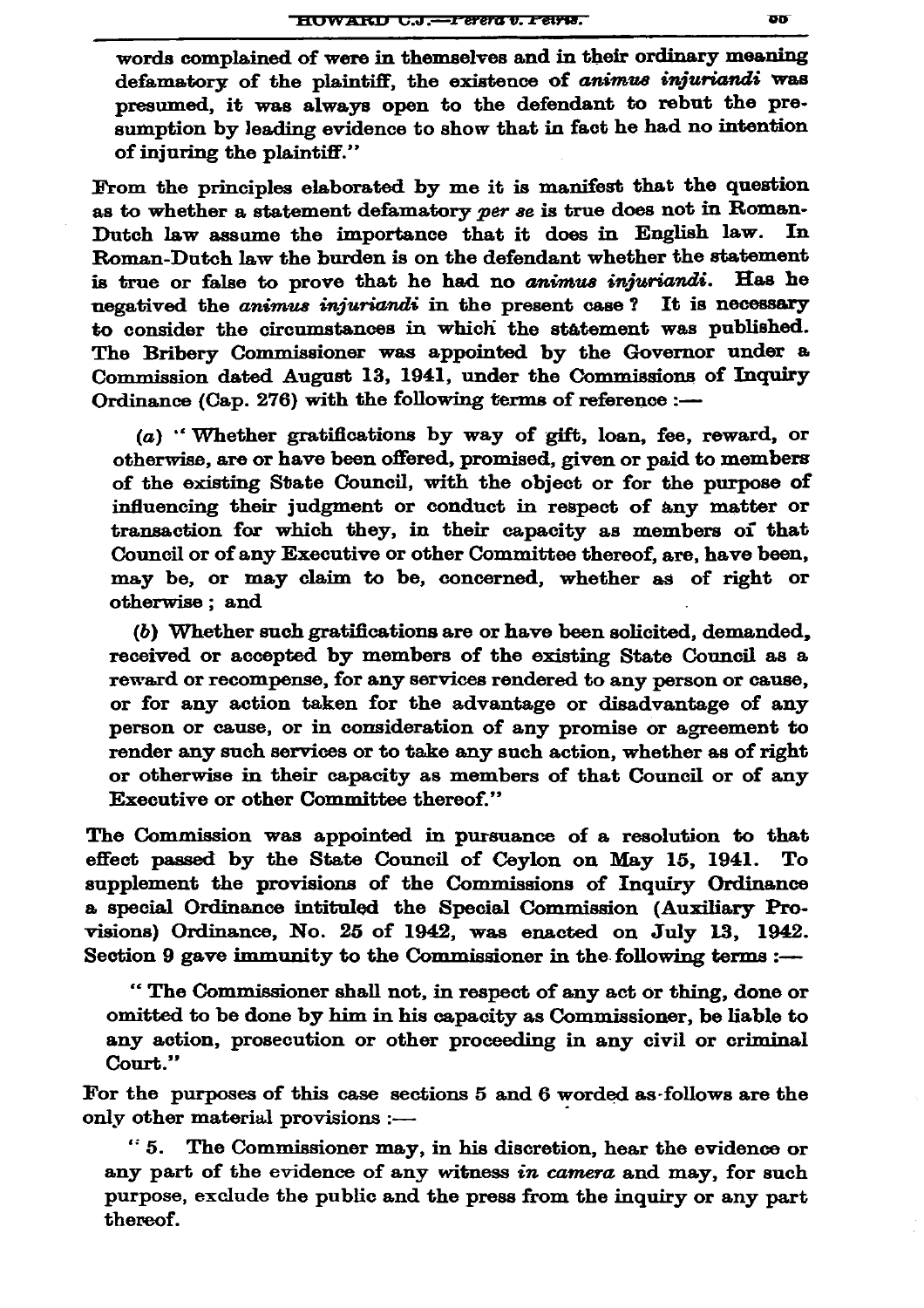6. (1) Where the evidence of any witness is heard in camera, the name and the evidence or any part of the evidence of that witness shall not be published by any person save with the authority of the Commissioner.

(2) A disclosure, made bona fide for the purposes of the inquiry. of the name or of the evidence or part of the evidence of any witness who gives evidence in camera shall not be deemed to constitute publication of such name or evidence within the meaning of subsection  $(1)$ ."

On April 3, 1943, the Commissioner made his report (D 2) to the Governor. Appendix "C" to this report contained the statement on which the plaintiff's action was based. Paragraph 2 of the Report gives the Commissioner's view of the task assigned to him under the terms of reference and is worded as follows :-

 $~^{4}$  2. Certain members of the public, some of whom gave evidence before me, were under the impression that it was part of the task assigned to me under the terms of reference not merely to find whether or not incidents of the character described therein have taken place. but also, in the event of my finding that they have, to suggest what action should be taken and generally to make comment. It is clear that Your Excellency has constituted me a pure fact-finding Commission and that I would be travelling outside the limits of the authority conf rred on me if I proceeded to do anything more. I have accordingly refrained from dwelling upon the political, legal or moral aspects of the incidents, which in the following paragraphs I have found to have occurred, and refrained also from making suggestions for the prevention of similar incidents in the future."

It is manifest that the Commissioner regarded himself merely as a fact-finding Commission, and that he had no authority to suggest what action should be taken. In paragraph 40 of the Report the Commissioner, whilst stating that the question whether the report is to be published or not is not a matter for him, requested that Appendices H, HH, HI, and P be not published because in the absence of proof it would not be fair or proper to publish the names of the Councillors involved. On May 18, 1943, the Government Printer was requested by D3 from the Acting Secretary to the Governor to print the report as a Sessional Paper. The Government Printer was also requested to publish the Sessional Paper simultaneously with the text of a bill connected with the report to be introduced into the State Council. This bill, which was passed by the State Council and became law on June 7, 1943, enabled the State Council by resolution to expel from the Council any member found by the Commissioner to have come within the ambit of the terms of reference of the Commission. The Government Printer followed these instructions and printed 472 copies of the report altogether. 222 copies, of which one was sent to the respondents, were circulated and 250 were sold. Subsequently a further 225 copies were printed and circulated. In giving evidence Mr. Orion de Silva stated :-

(a) that the Sessional Paper was sent to the Daily News free of charge by the Government Printer on May 19, 1943;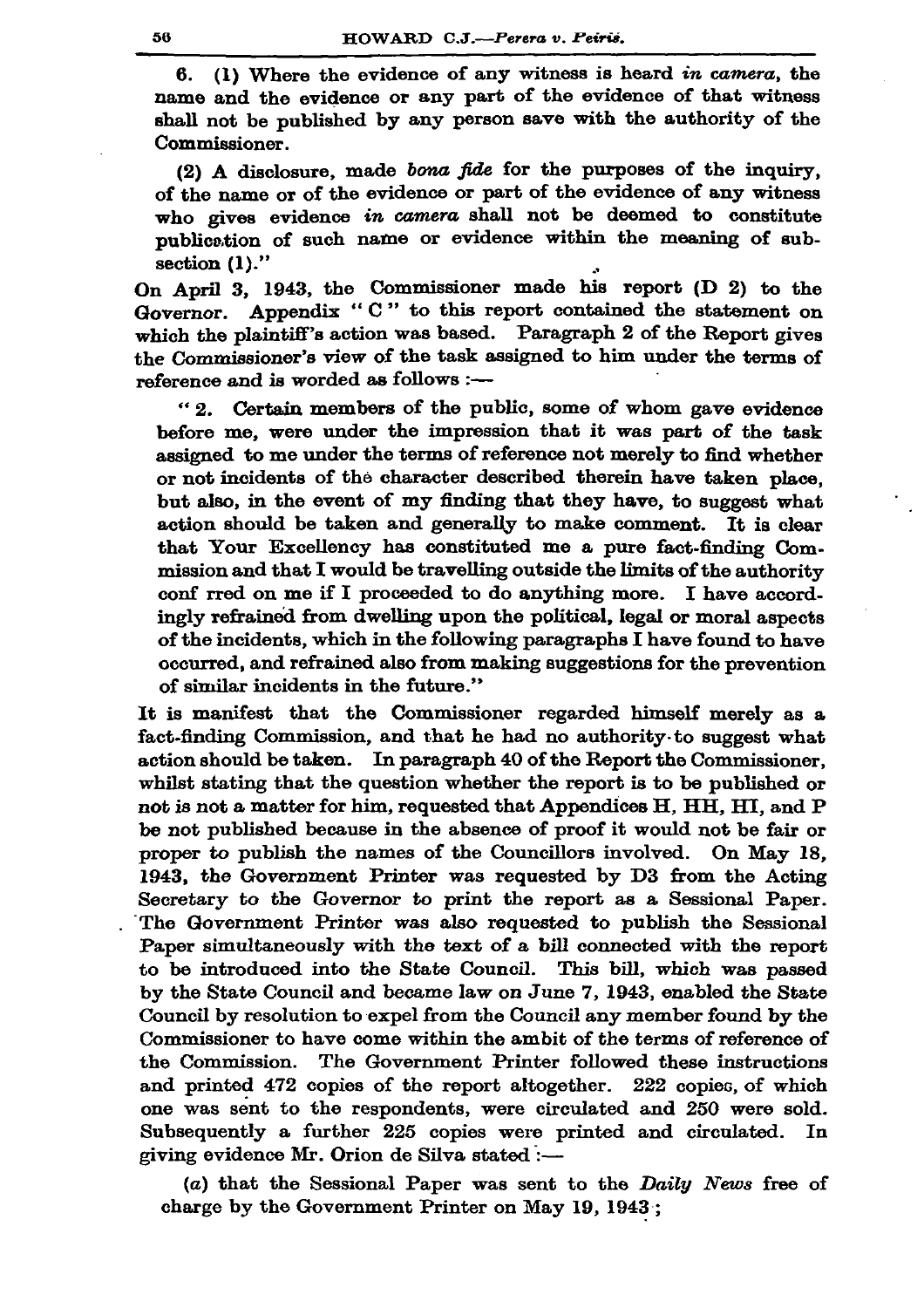$(b)$  that the events leading up to the appointment of the Commission was a matter of considerable public interest and the report was eagerly awaited by the public:

(c) that all portions of public interest were published in a series of extracts from May 20 to 28:

 $(d)$  that he selected the extracts for publication;

(e) that the Commissioner was quoted verbatim;

 $(f)$  that the appellant was a stranger to him and he was not actuated by personal animosity.

The appellant gave evidence and was cross-examined at very considerable length. His evidence amounted in large measure to a vitriolic attack on the Commissioner's bona fides and suitability for the onerous duty which had been imposed upon him. The appellant was not able to adduce any evidence of express malice on the part of the respondents. What then are the circumstances in which publication took place? These circumstances are the fact that-

 $(a)$  the appellant was a stranger to the first respondent who authorised the publication and that there is no evidence that the defendants in publishing the report were actuated by express malice;

(b) the report was sent to him as a Sessional Paper free of charge by the Government Printer:

(c) the report concerned a matter of public interest eagerly awaited by readers of the Daily News ;

(d) the extracts selected for publication quoted the Commissioner verbatim.

The respondents have, in my opinion, proved conclusively that the circumstances in which publication took place negative the animus *injuriandi*. On this ground alone they are entitled to succeed.

I am also of opinion that the defence prevails on other grounds. The learned Judge has found that the statement published by the respondents is true in substance and in fact. This conclusion of fact has not been queried by Mr. Nadarajah. Moreover it would appear from page 14 of the Record that the question of the truth of the statement was not contested by Mr. Amarasekere who appeared for the appellant in the lower Court. The learned Judge, however, has found that the respondents fail in their proof that what was published was for the public benefit. The learned Judge also states that what the public was interested in was not the manner in which this plaintiff gave evidence, but as to whether their representatives in the State Council had accepted bribes. I find it a matter of some difficulty to understand this finding of the learned Judge. It is true of course that the interest of the public was in the question as to whether their representatives had accepted bribes. But as ancillary and complementary to that question, the public are interested in knowing what evidence or proof establishes the fact that a representative has accepted a bribe or on what evidence he has been exonerated on such a charge. Or in other words on what evidence the Commissioner has founded his report. In my opinion that evidence is manifestly a matter in which the public is interested and its publication was for the public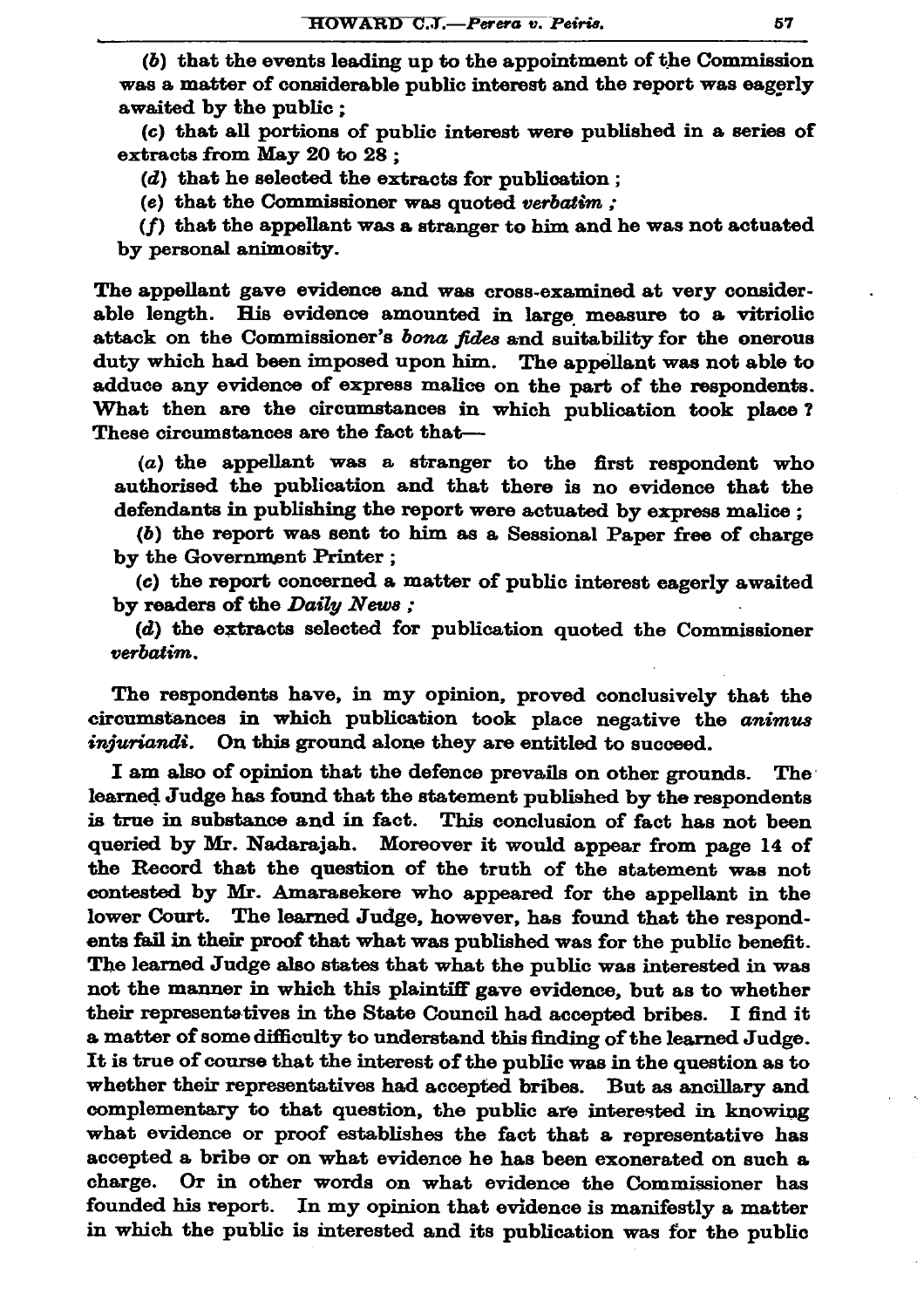benefit. It brought home to the public the care with which the Commissioner had investigated each particular charge. I would also refer to the case of Graham  $v$ . Ker<sup>1</sup>. In his judgment De Villiers C.J. stated that as a general principle he took it to be for the public benefit that the truth as to the character or conduct of individuals should be known. The public was interested in knowing on what testimony the report was made. In this connection I have considered whether it is open to this Court to disturb the finding of the learned Judge on this matter. The latter was sitting as a Judge and Jury. In which capacity did he decide this question? Light is thrown on the question by the judgments of the House of Lords in Adam v. Ward 2 At pp. 331-332 Lord Dunedin states as follows :-

"The second matter is more serious. In order to dispose of the question of privilege he put to the jury certain questions, of which three were as follows: Was the publication---that is, the document published-of a public nature? Was the subject-matter of that publication by defendant matter about which it was proper for the public to know? Was the matter contained in the letter proper for the public to know? To all of which the jury returned a negative answer, and upon that the learned Judge said: "Upon these findings I hold that the publication was not a privileged publication nor a publication on a privileged occasion." It is clear that so far as the questions go they assume that the foundation of the duty or right which was invoked to support the privilege was that the matter discussed was one of public importance; whereas the true foundation in this case was the duty of the Army Council to make publicly known their vindication of General Scobell's honour. But apart from that and in view of what I have already stated as to the provinces of Judge and Jury, I entirely agree with the learned Judges of the Court of Appeal, who held that these questions were for the Judge and not for the Jury. If there is some fact left in controversy which must necessarily be determined one way or the other, to allow the Judge to view the complete situation and thus enable him to decide whether the occasion was privileged or not, it would be right for the Judge to ask the Jury to determine that fact. But to put to them questions such as these and then on the findings to find privilege or the reverse is simply to ask the Jury to decide for him the question which it is his duty. and not theirs, to determine."

## Again on pp. 333-334 Lord Atkinson states :-

"The learned Judge who tried the case might possibly have ruled, on the question of law, whether or not the occasion on which the alleged libel was published was a privileged occasion but for the answers he had received from the Jury in reply to questions as to certain things the existence of which went to make the occasion of the publication privileged. He did not leave the question of privilege or no privilege to the Jury, but he did leave to the Jury the question as to the presence or absence of the elements which go to create privilege. For instance

<sup>1</sup> 9 Cape Supreme Court Reports 185.

 $*(1917) A. C. 319.$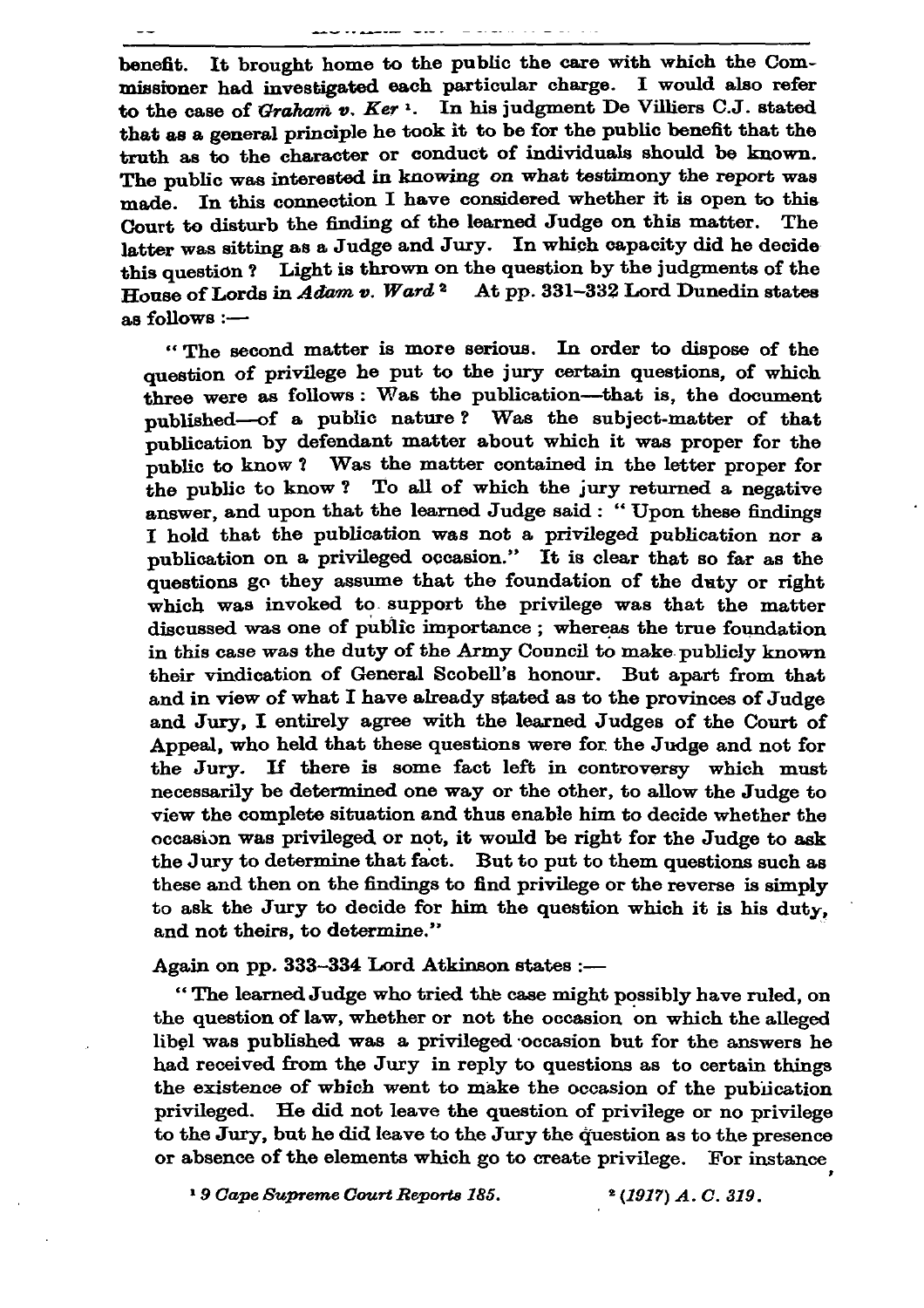the question "Was the subject matter of the publication by the defendant matter about which it was proper for the public to know ?" And the question "Was the matter contained in the letter proper for the public to know?" It is to be regretted that the remarks of Willes J. in Henwood v. Harrison<sup>1</sup> were not brought to Darling J's Willes J., a most learned, laborious, and accurate Judge, notice. after stating that since the declaratory Act of 1792 (32 Geo. 3, c. 60) the Jury are the proper tribunal in civil as in criminal cases to decide the question of libel or no libel, said: "But it is not competent for the Jury to find that, upon a privileged occasion, relevant remarks made bona fide without malice are libellous." He then proceeds: "It would be abolishing the law of privileged discussion, and deserting the duty of the Court to decide upon this as upon any other question of law, if we were to hand over the decision of privilege or no privilege to the Jury. A Jury, according to their individual views of religion or policy, might hold the Church, the Army, the Navy, Parliament itself, to be if no national or general importance, or the liberty of the Press to be of less consequence than the feelings of a thin-skinned disputant".

It is clear from these judgments that the question as to whether what was published was a matter of public interest was not a question of pure fact to be decided by the trial Judge on evidence adduced by witnesses whose credibility was a matter particularly his concern. The right of this Court to interfere with this decision of the learned Judge is I think manifest from the decision of the House of Lords in Montgomerie  $\triangle$  Co., Ltd. v. Wallace-James<sup>2</sup>. Lord Halsbury in his judgment states that even with regard to questions of fact the original tribunal is in no better position to decide than the Judges of the Appellate Court where no question arises as to truthfulness and where the question is as to proper inferences to be drawn from truthful evidence. This case was cited by Wood Renton J. in The King v. Charles<sup>3</sup>. In that case the learned Judge stated that "question of fact" is a compendious expression comprising three distinct issues. In the first place, what facts are proved? In the second place, what are the proper inferences to be drawn from facts. which are either proved or admitted ? And in the last place, what witnesses are to be believed? It is only in the last question that any special sanctity attaches to the decision of a Court of first instance. In the present case the matter under consideration cannot come under the third issue. The decision of the learned Judge has therefore no sanctity. I hold that he was wrong and what was published was for the public benefit.

The learned Judge has also held that the publication was not privileged by reason of its issue by the Government of Ceylon as a Sessional Paper. In England reports, papers, votes and proceedings published by or under the authority of either House of Parliament are absolutely privileged by virtue of the Parliamentary Papers Act, 1840, S. 1. Moreover by the Law of Libel Amendment Act, 188, S.4, the publication at the request of any Government Department of any report issued for the information

 $1 L. R. 7 C. P. 606, 628.$ 

 $(1904)$   $\AA$ ,  $C$ ,  $73$ , 3 1 Appeal Court Reports 126.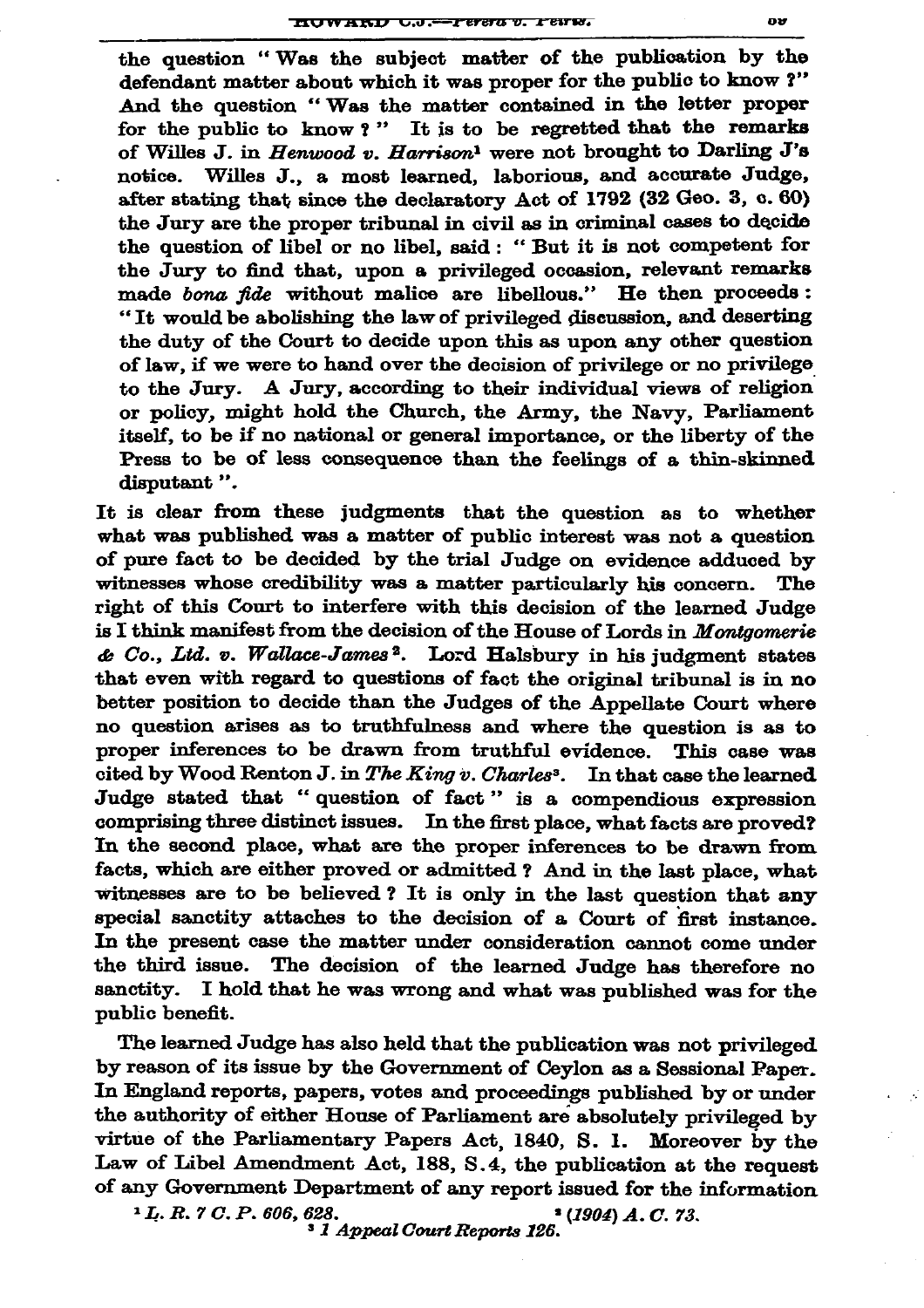of the public shall be privileged unless it shall be proved that such publication or report was published maliciously. But these provisions being statutory enactments do not apply to Ceylon. It has, however, been held in South Africa that the publication of a fair report of Parliamentary or judicial proceedings is privileged, even though it may contain imputations against the character of third parties though these may not be parties to the proceedings reported, provided the reports are impartial and accurate-Pickard v. S. A. Trade Protection Society and others. 1 A similar privilege has been extended to the proceedings of Harbour Boards and other public bodies-Smith & Co. v. S. A. Newspapers Cou. 2 In the course of his judgment in this case Villiers C.J. at page 316 states :-

"The matter was of considerable public interest, and one which the newspapers would fairly be expected to report upon in due course. The question therefore arises whether a fair and impartial report of the proceedings is actionable by reason of its casting an aspersion on the conduct of the plaintiff."

And at p. 317 as follows :-

"In this colony the question has never before been raised, and the Court has now to fall back upon the general principles of the Dutch law for a solution of the question. One of these principles is that an injurious statement or publication is not actionable unless there is animus injuriandi the existence of which must be gathered from the circumstances. (See Voet, 47.10.20.) If the "circumstances attending the publication of an ordinary report of a judicial proceeding are sufficient to exonerate the publisher, I fail to see why a fair and impartial report of the proceedings at a meeting of a public body like the Harbour Board in regard to a matter of public interest should expose the publisher to an action for libel at the suit of a person whose conduct has been unjustly condemned at such meeting."

The principles outlined by Villiers C.J. in this case with regard to the publication by a newspaper of the proceedings of a Harbour Board apply in my opinion to the publication of the report of the Bribery Commissioner -a matter of considerable public interest on which the newspapers could fairly be expected to report in due course. In this connection also I would refer to Maasdorp Vol. IV., pp. 104-108. In my opinion the principle enacted in the cases I have cited and referred to in Maasdorp would apply to the publication by the defendants of the report of the Bribery Commissioner. Express malice has been negatived, hence the publication was privileged.

Inasmuch as I have held that the publication of the report by the defendants was privileged, it is not necessary to consider whether the learned Judge was right in holding that the proceedings of the Bribery Commissioner were those of a judicial tribunal. If that finding is correct, a fortiori the publication of the report was privileged. In Allbutt v. General Council of Medical Education and Registration<sup>3</sup> it was held that a report of the proceedings of the General Council stands, having regard

 $422S, C, 94.$ 

 $323Q. B. D400.$ 

 $423S. C. 310.$